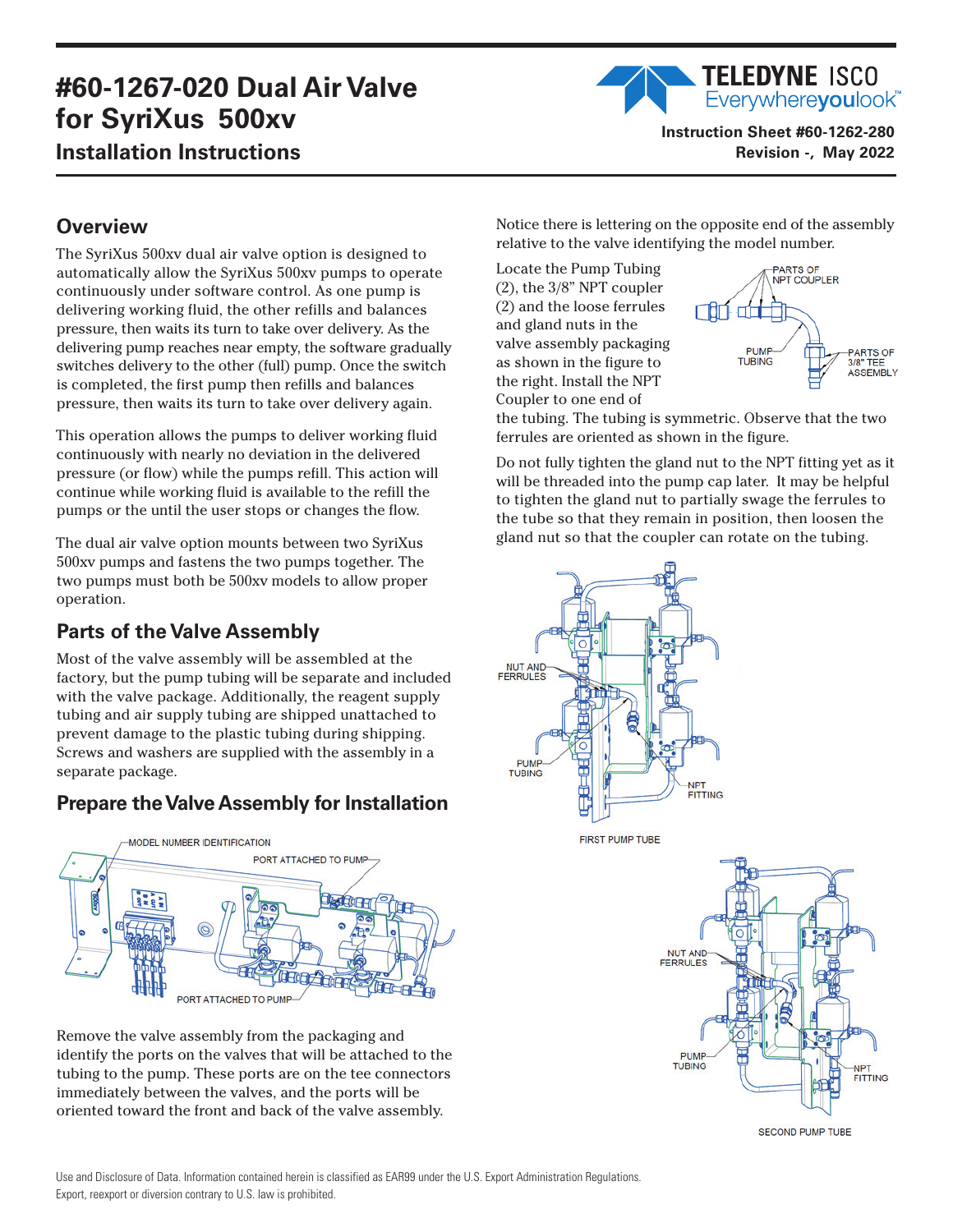Orient the valve assembly with the assembly facing to the right as shown in the above figure as "First Pump Tube" and the model identifier lettering end downward. The end of the valve assembly with the model identifier lettering represents the "bottom" of the valve assembly.

Insert one of the pump tubing assemblies from the previous step into the tee with the NPT fitting oriented as shown. Use care to orient the two ferrules and gland nut as shown. Finger tighten the gland nut to keep the tubing in position. It may be helpful to tighten the gland nut to partially swage the ferrules to the tube so that they remain in position, then loosen the gland nut so that the tubing can rotate in the tee.

Turn the valve assembly facing to the left as shown in the above figure as "Second Pump Tube" and insert the other pump tubing assembly into the tee with the NPT fitting oriented as shown. Use care to orient the two ferrules and gland nut as shown. Finger tighten the gland nut to keep the tubing in position. As above, it may be helpful to partially swage the ferrules to the tubing.

Do not fully tighten these pump tube fittings yet as the tubing will need to be repositioned later.

Wrap two turns of PTFE tape (suggested 1/2" wide tape) around the NPT threads to help promote sealing. Do not put PTFE tape on any other valve assembly fittings.

Insert two #6-32 x 1/2 screws into #6 internal tooth lock washers, then insert the #6-32 x 1/2 screws with lock washer into a #6 flat washer. Next, insert four #4 40 x 3/8 screws each into an oversize #4 flat washer. Place these screws and washers within convenient reach near the pump.

Position the valve assembly on the side of one of the pumps with the pump tube aligned with the port in the cap. While holding the valve in place, thread the NPT fitting into the pump cylinder cap. Tighten the NPT fitting into the pump cap finger tight.

Continuing to hold the valve assembly in place, insert the #6 screw with washers into the valve mounting bracket in the bottom hole closest to the valve as shown in the figure. Tighten this screw only finger tight. Install the two #4-40 screws in the top two holes in the mounting bracket near the front of the pump as shown. Tighten these screws finger tight.

Move the second pump into position so that the free pump tubing aligns with the port in the second pump's cap. Thread the NPT fitting into the second pump cylinder cap. Tighten the NPT fitting into the pump cap finger tight.

Install the remaining #6-32 screw with washers and #4-40 screws with washers into the mounting bracket and into the second pump in the same manner as was done with the other pump.

Adjust the position of the valve assembly and then tighten the six screws just installed. Tighten the NPT fittings into the cylinder caps about 1 1/2 turns beyond finger tight. Do not overtighten. Tighten the gland nut on the coupler and valve tees using standard Swagelok® specifications. Hold the NPT fitting with a wrench while tightening the gland nut to avoid damage.

Locate the refill tubing assembly. The gland nut and ferrule to attach the refill assembly to the valve may already be swaged onto the refill assembly.





Thread the nut and ferrule into the bottom of the tee connected to the lower crossover tube and tighten using standard Swagelok specifications. While tightening, use a wrench on the flats of the tee to prevent damaging the assembly while tightening the gland nut.